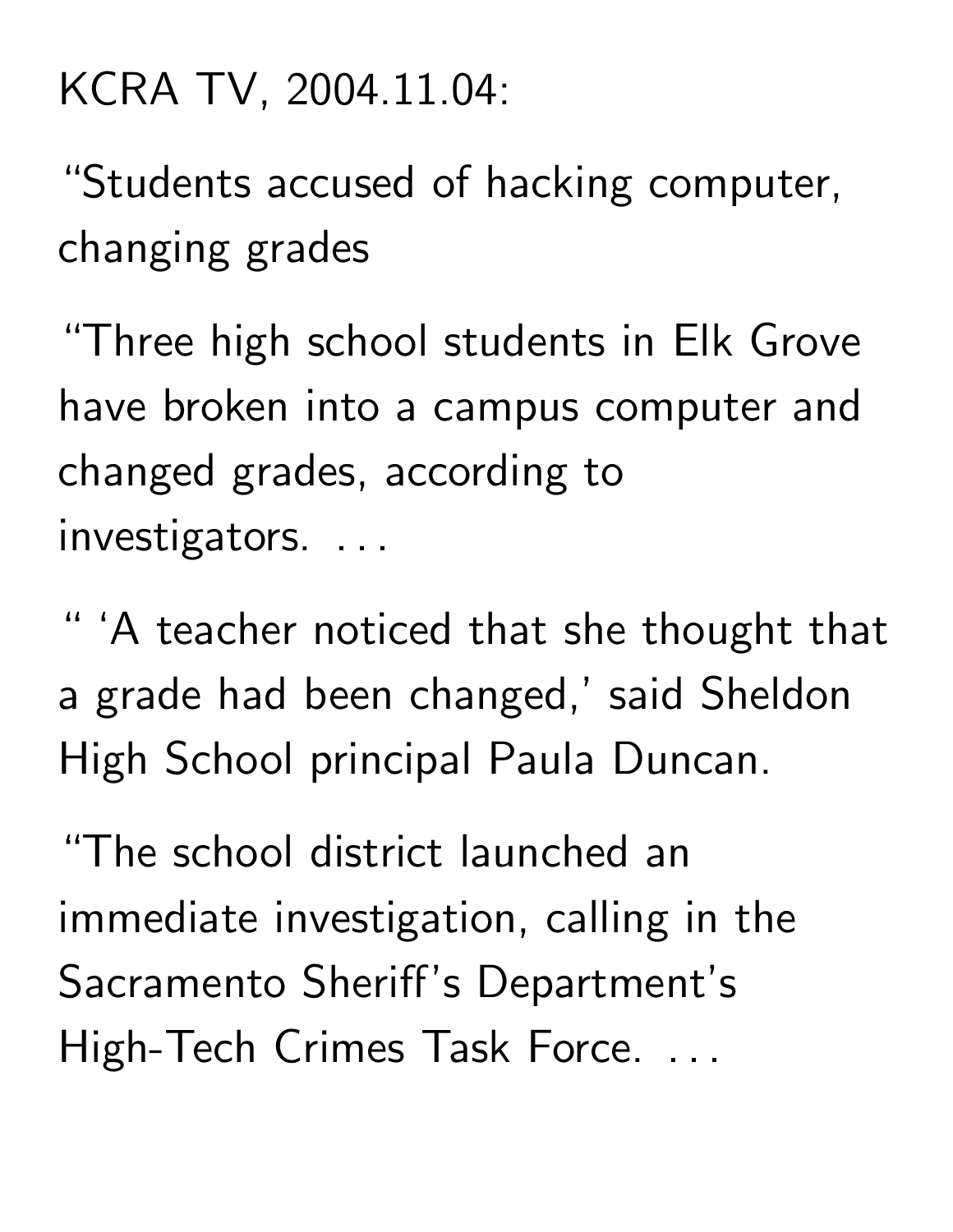"The students were allegedly able to gain access to the information by using spyware software during school hours in the school's library. Computer experts said they have not seen any evidence that personal information was stolen.

"The students have been removed from the school and face potential expulsion. The school district has hired security experts from Microsoft to make sure the computers will be secure from any future hackings."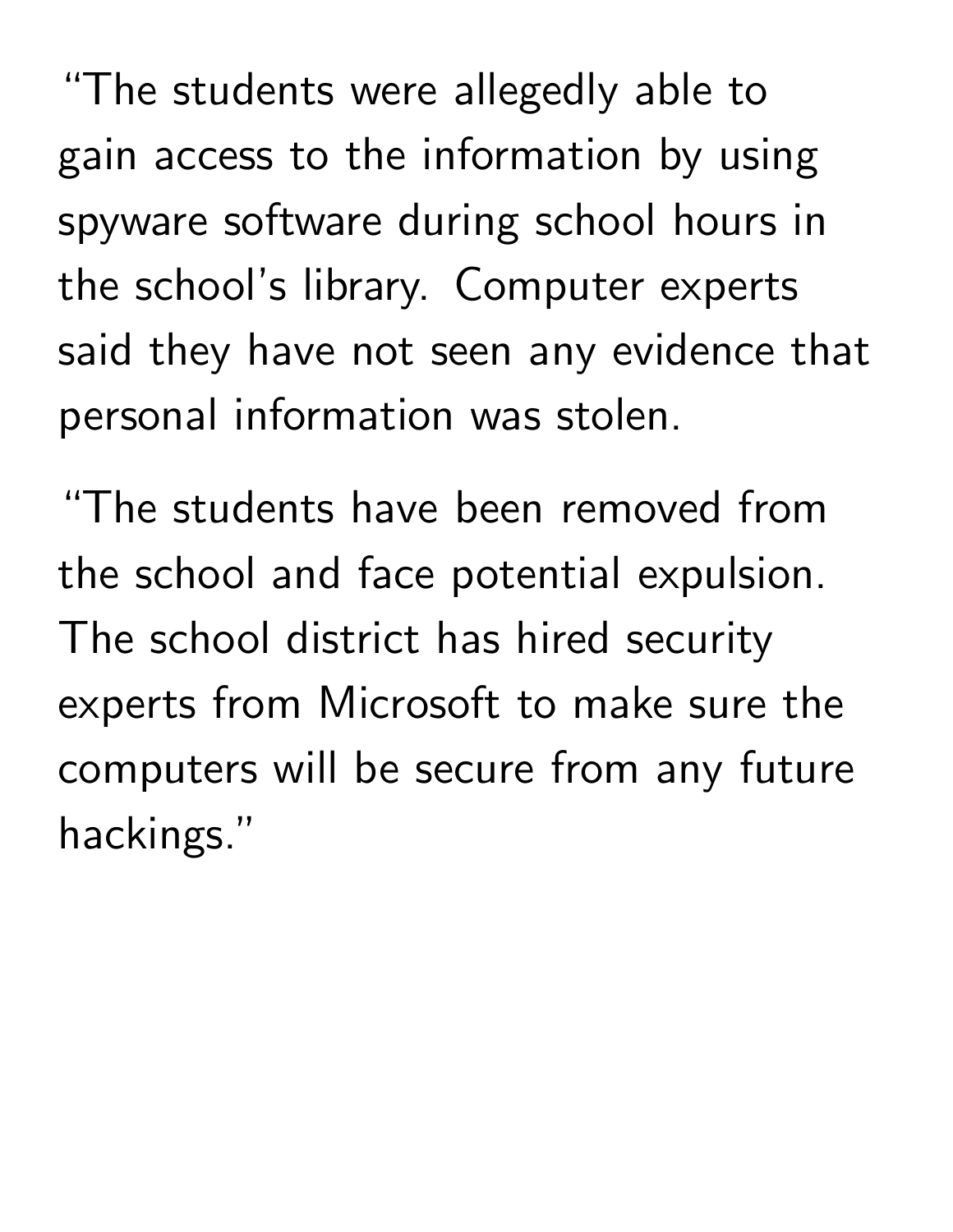#### The file-rewriting problem

Contents of /etc/passwd: root:\*:0:0:Root:/root:/bin/csh djb:\*:1001:1001: D. J. Bernstein,410 SEO, 312-413-9322:/home/djb: /bin/csh joe:\*:1002:1002:Joseph Evil, ,312-867-5309:/home/joe: /bin/bash etc. One line per account.

Joe is allowed to change some of the information on the joe line.

There are setuid programs designed to do this: chfn, chsh, etc.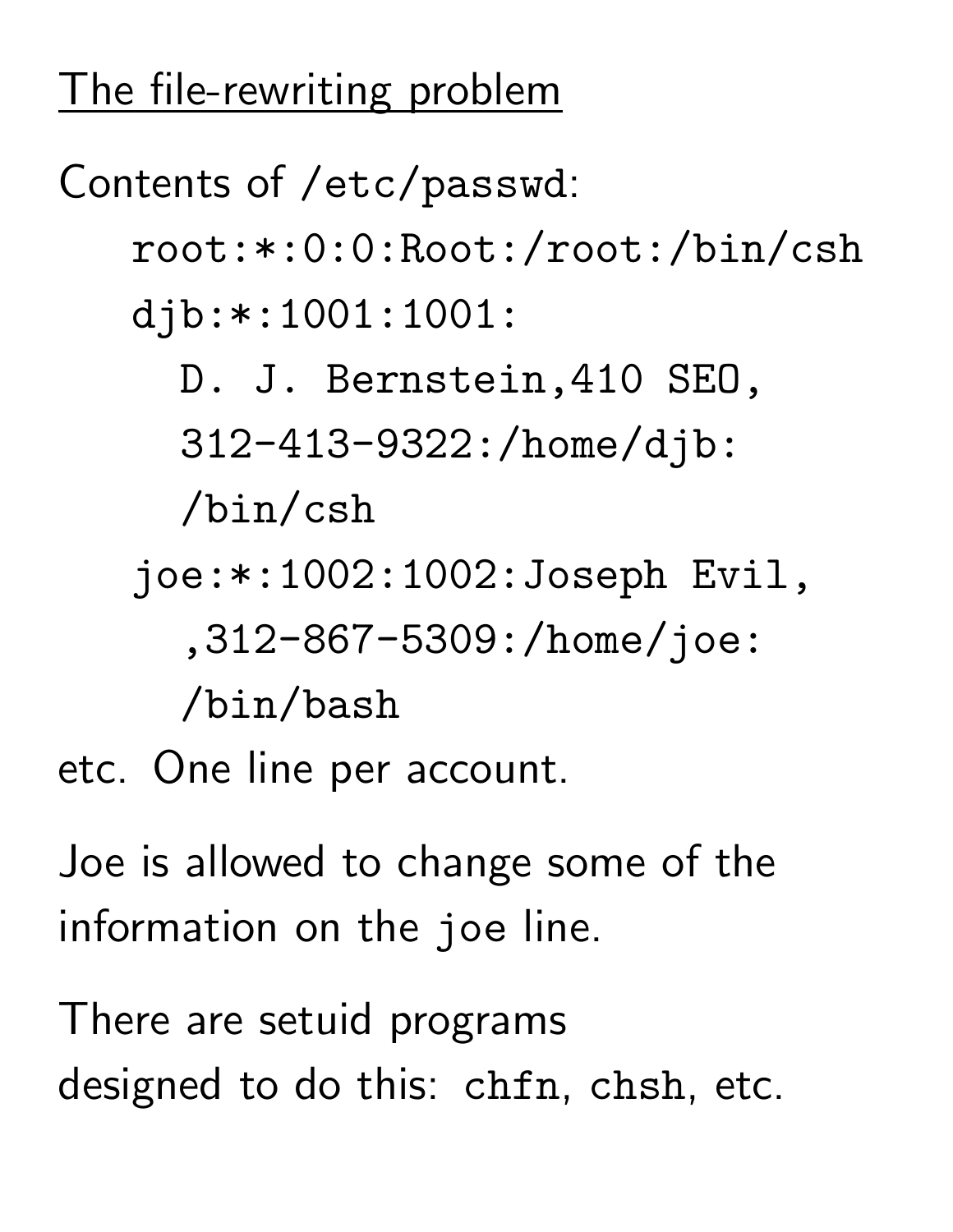Suppose djb changes shell from /bin/csh to /bin/tcsh. How does chsh handle /etc/passwd?

open("/etc/passwd",O\_RDONLY); read(...); read(...); read(...);  $read(...); etc.; close()$ .

open("/etc/passwd", O\_WRONLY|O\_TRUNC);  $write(...); write(...);$  $write(...); etc.; close()$ .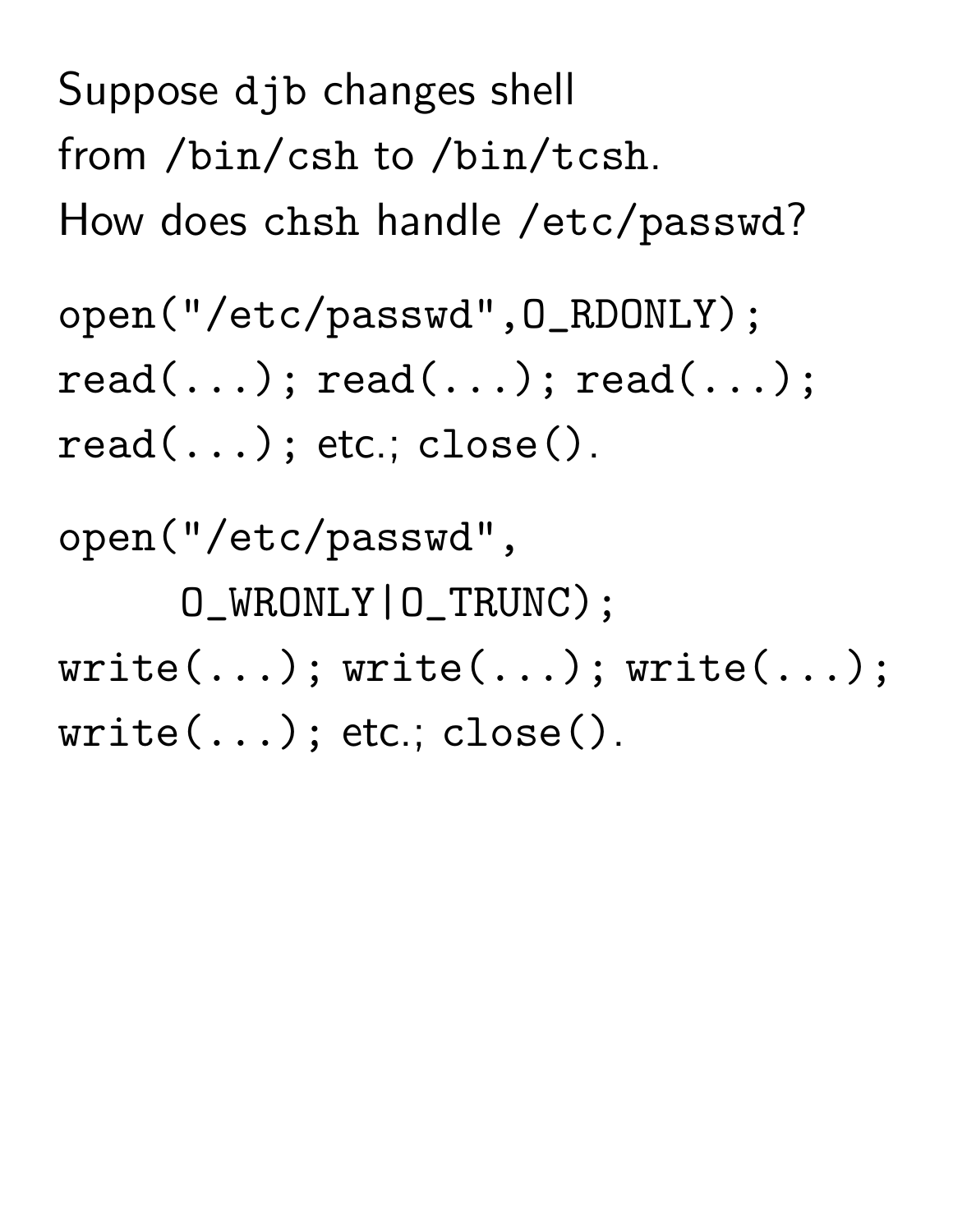O\_TRUNC truncates /etc/passwd: it's now 0 bytes long.

The first write() puts (e.g.) 512 bytes onto the end of /etc/passwd.

The second write() puts 512 more bytes onto the end of /etc/passwd.

Eventually /etc/passwd is complete.

What if another process reads /etc/passwd before it's complete?

e.g. Immediately after the O\_TRUNC, before the first write,

login program reads /etc/passwd looking for a user. User isn't there!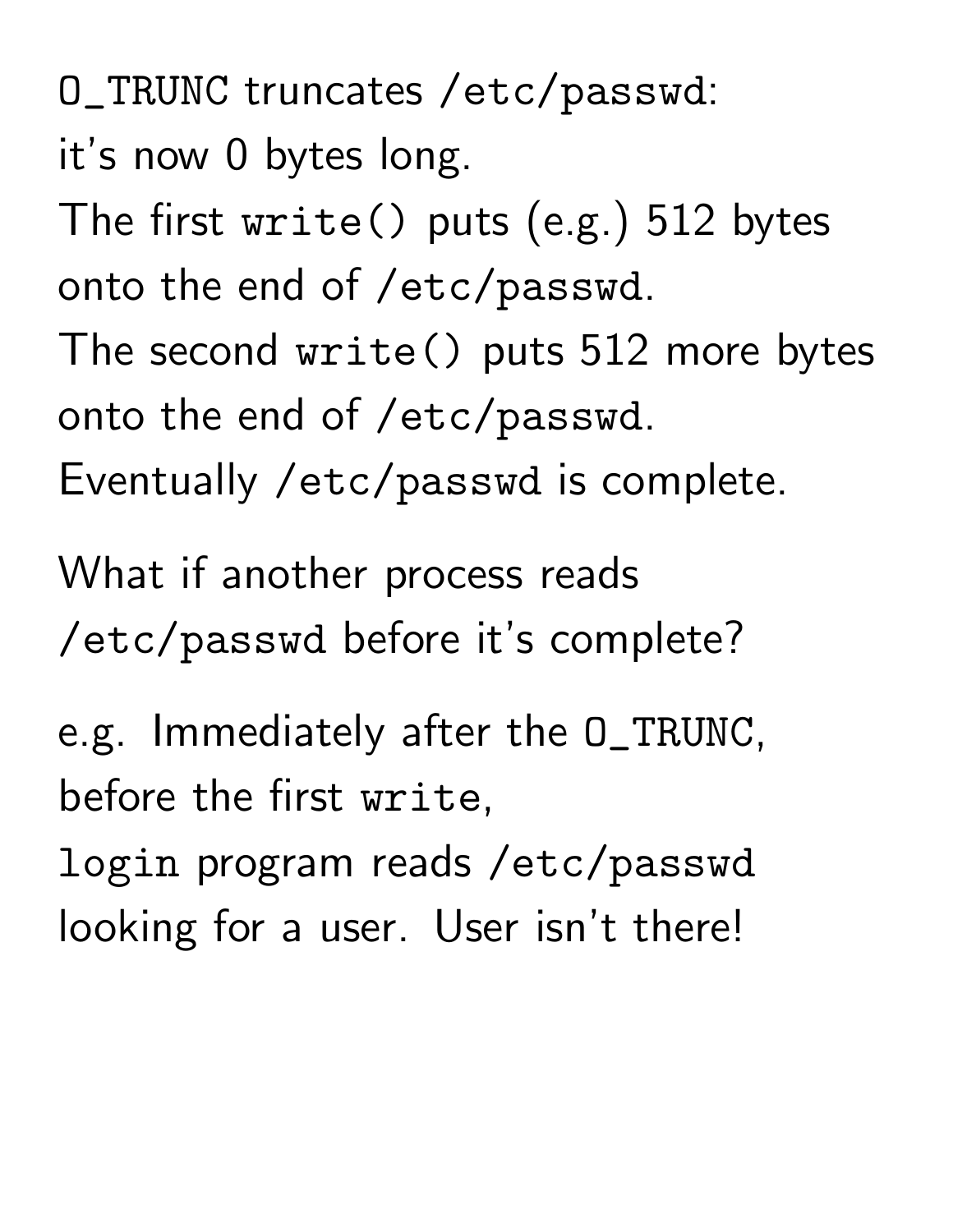Typical fix: Lock /etc/passwd.

Recall flock syscall:

wait until any previous programs that used flock have closed this file.

chsh locks /etc/passwd before reading it, and leaves the reading descriptor open while writing. login locks /etc/passwd before reading it.

So login waits for chsh to finish.

Security problem: What if Joe can stop chsh from completing the file?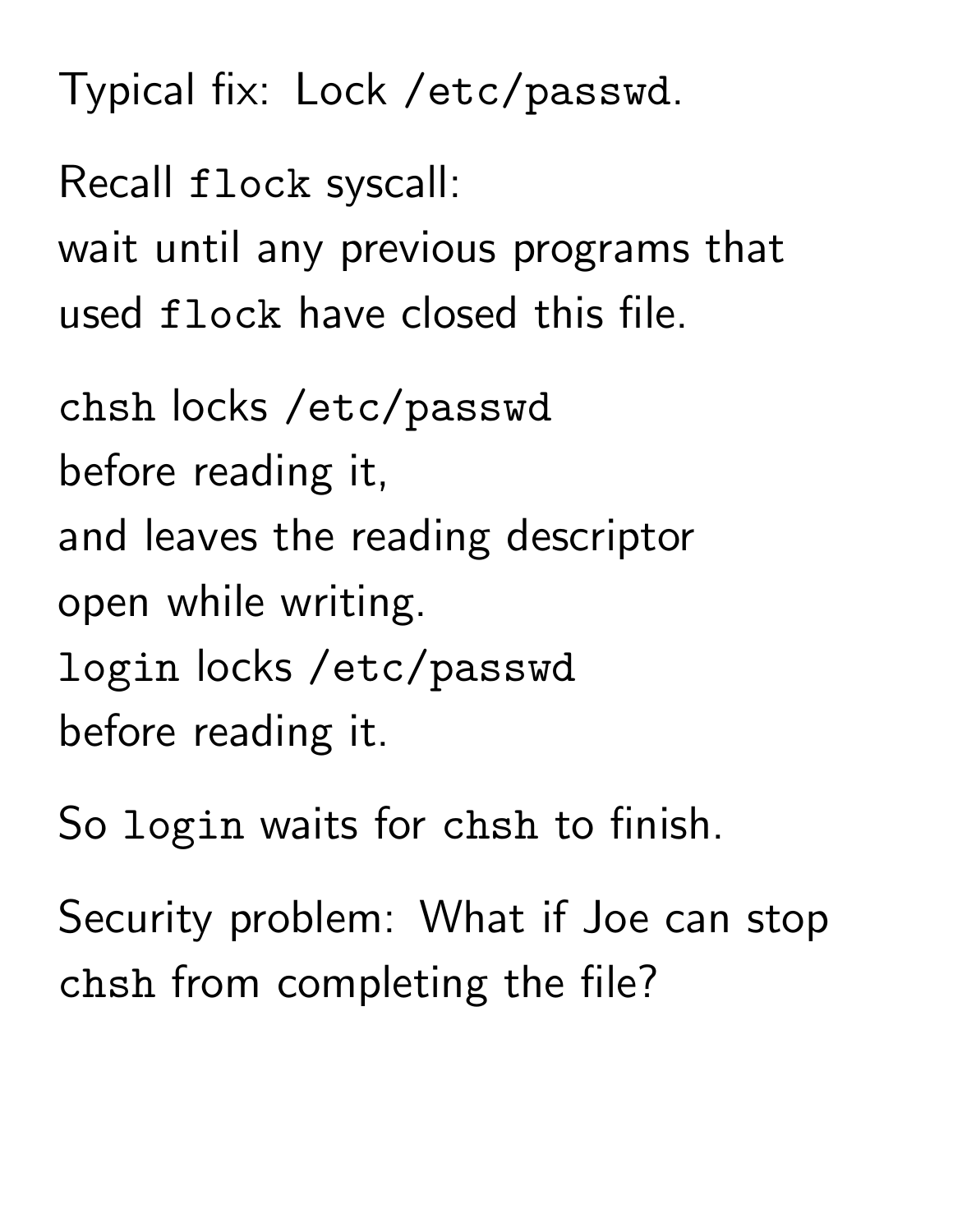# **Signals**

Normal control flow in a process can be interrupted by a signal.

Sometimes a signal terminates the process. (May "dump core," i.e., save the process RAM to a disk file.) Sometimes a signal pauses the process. Sometimes a signal makes the process call a function specified by the program.

Sometimes a signal is ignored.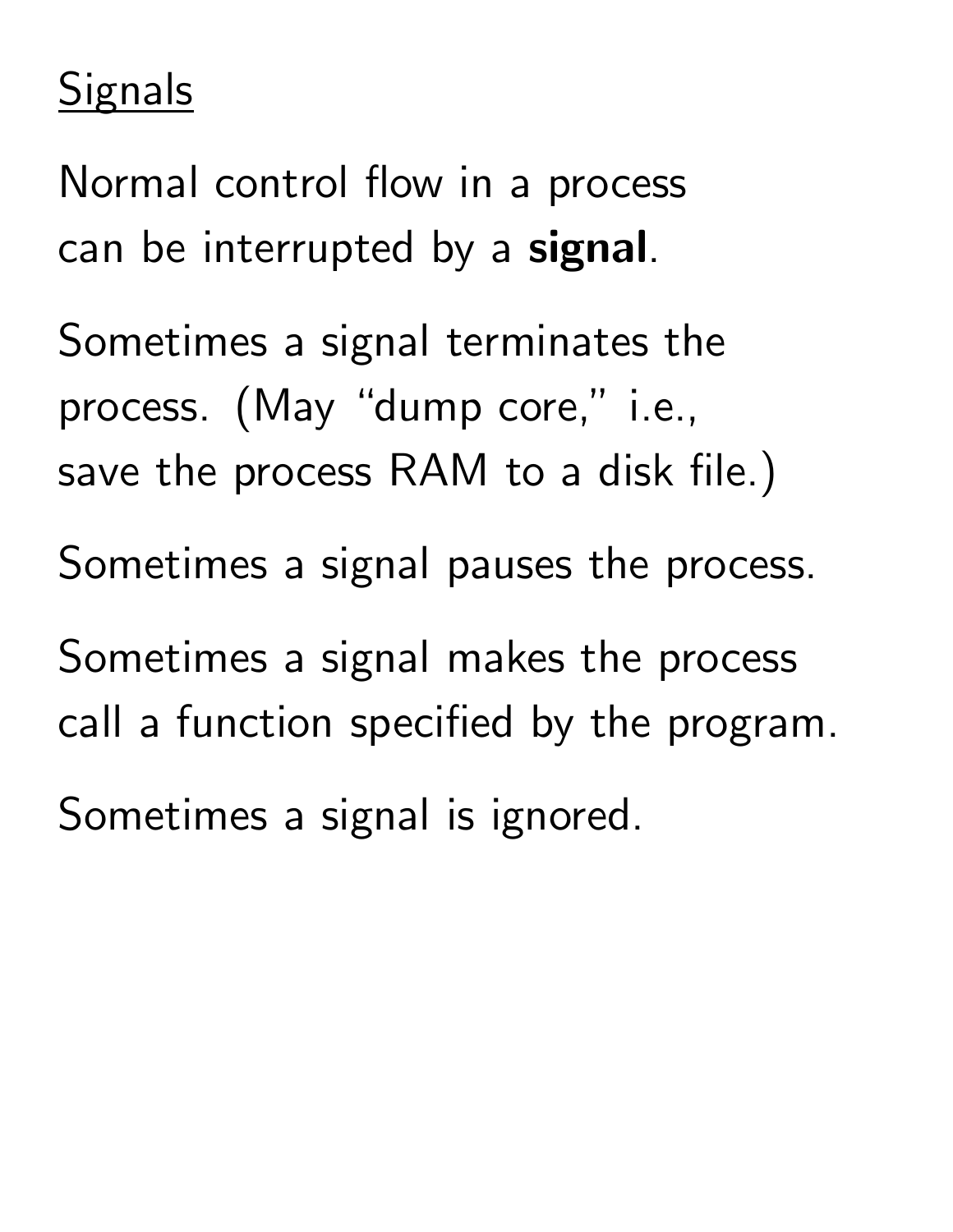# Signals generated by bugs

When process tries to access a weird memory location, it receives a SEGV signal. ("Segmentation violation.") Normal effect: terminate process. When process divides by 0, it receives an FPE signal. ("Floating-point exception"; but floating-point division by 0 doesn't trigger the signal!) Normal effect: terminate process.

And more. To avoid these signals, don't access weird memory locations, don't divide by 0, etc.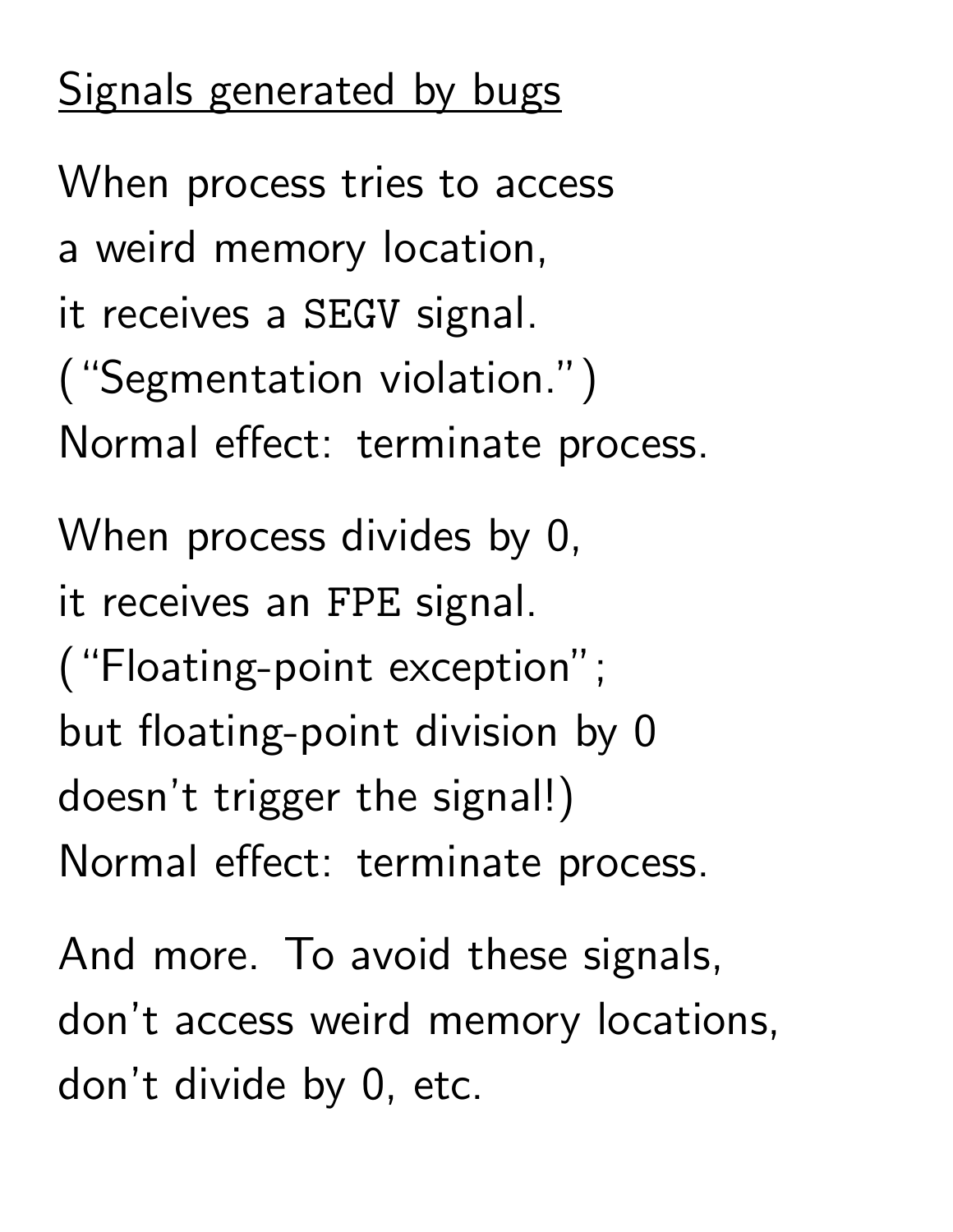#### Signals generated by kill()

Syscall kill(382,15) tries to send signal 15 (TERM) to process 382. Normal effect: terminate process.

Command: kill -15 382 or kill -TERM 382 or kill 382.

Does kernel allow Joe to kill process 382? Yes if process 382 has uid Joe or real uid Joe.

So, if Joe runs setuid program chsh, Joe can kill chsh at any moment.

Fix: chsh sets its real uid to 0.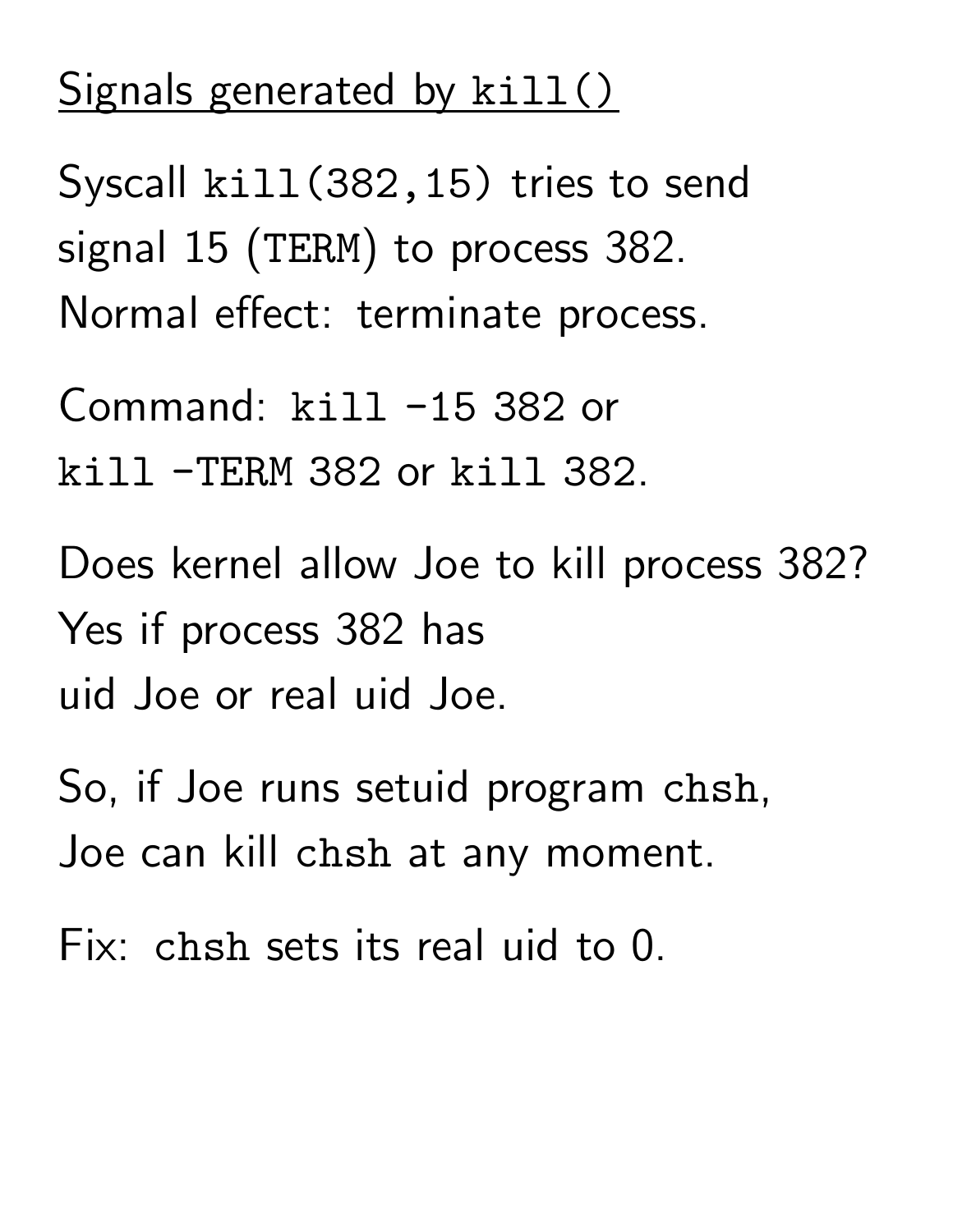## Signals generated by the tty

When Joe types Control-C, "foreground" processes on that tty receive an INT signal. ("Interrupt.") Normal effect: terminate process.

More signals like this: HUP, TSTP, etc.

What are the "foreground" processes? Complicated combination of system data: process tty, process sid, process pgrp, etc. Normally chsh is in foreground.

Fix: chsh "dissociates" from Joe's tty.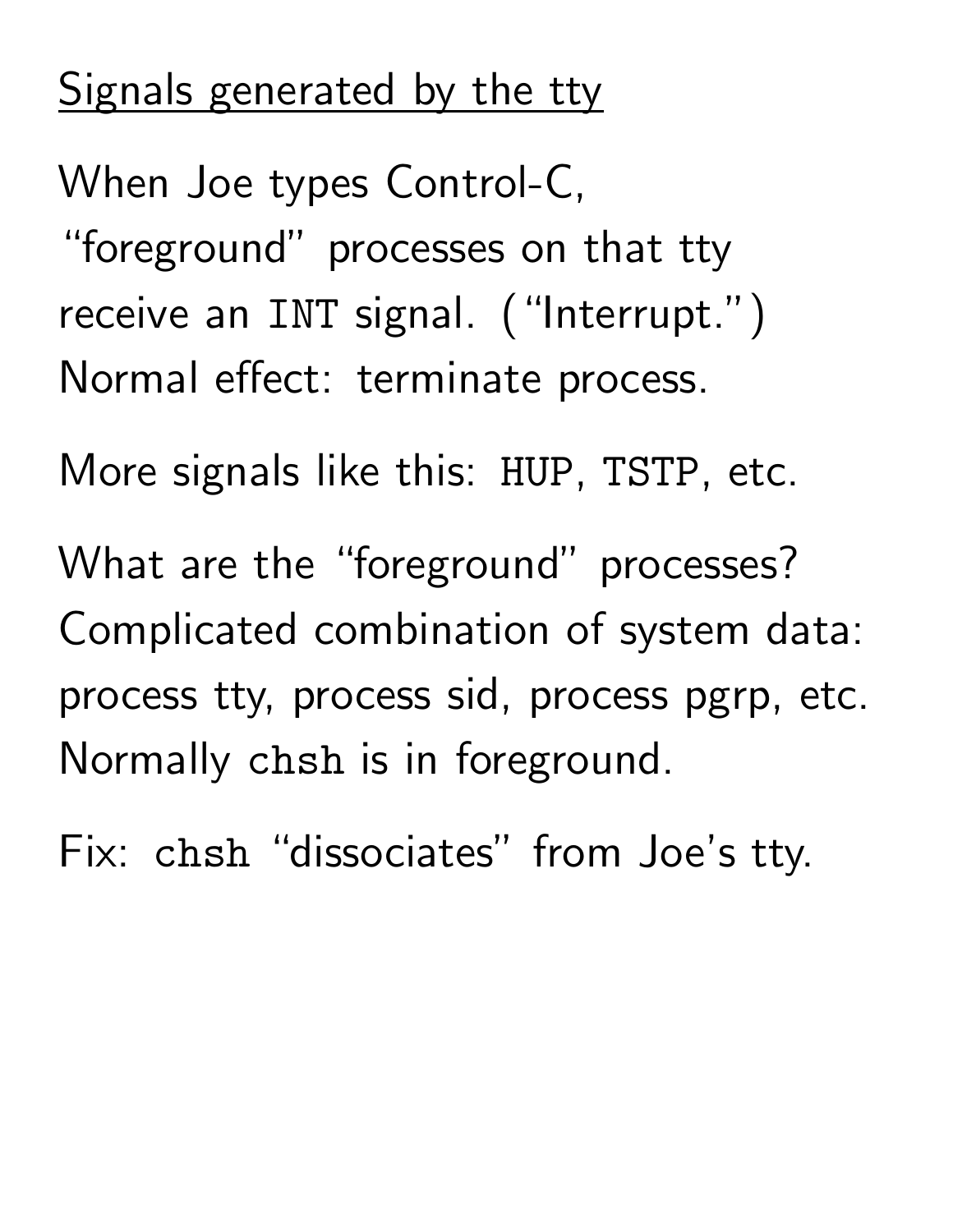# Signals generated by timers

Syscall alarm(10) tells kernel to send ALRM signal to this process in 10 seconds.

Normal effect: terminate process.

More signals like this: VTALRM, PROF.

execve doesn't clear alarms. /home/joe/evil calls alarm(10) and then execve("/usr/bin/chsh",...), timing the alarm to interrupt the rewrite of /etc/passwd.

Fix: chsh turns off alarms.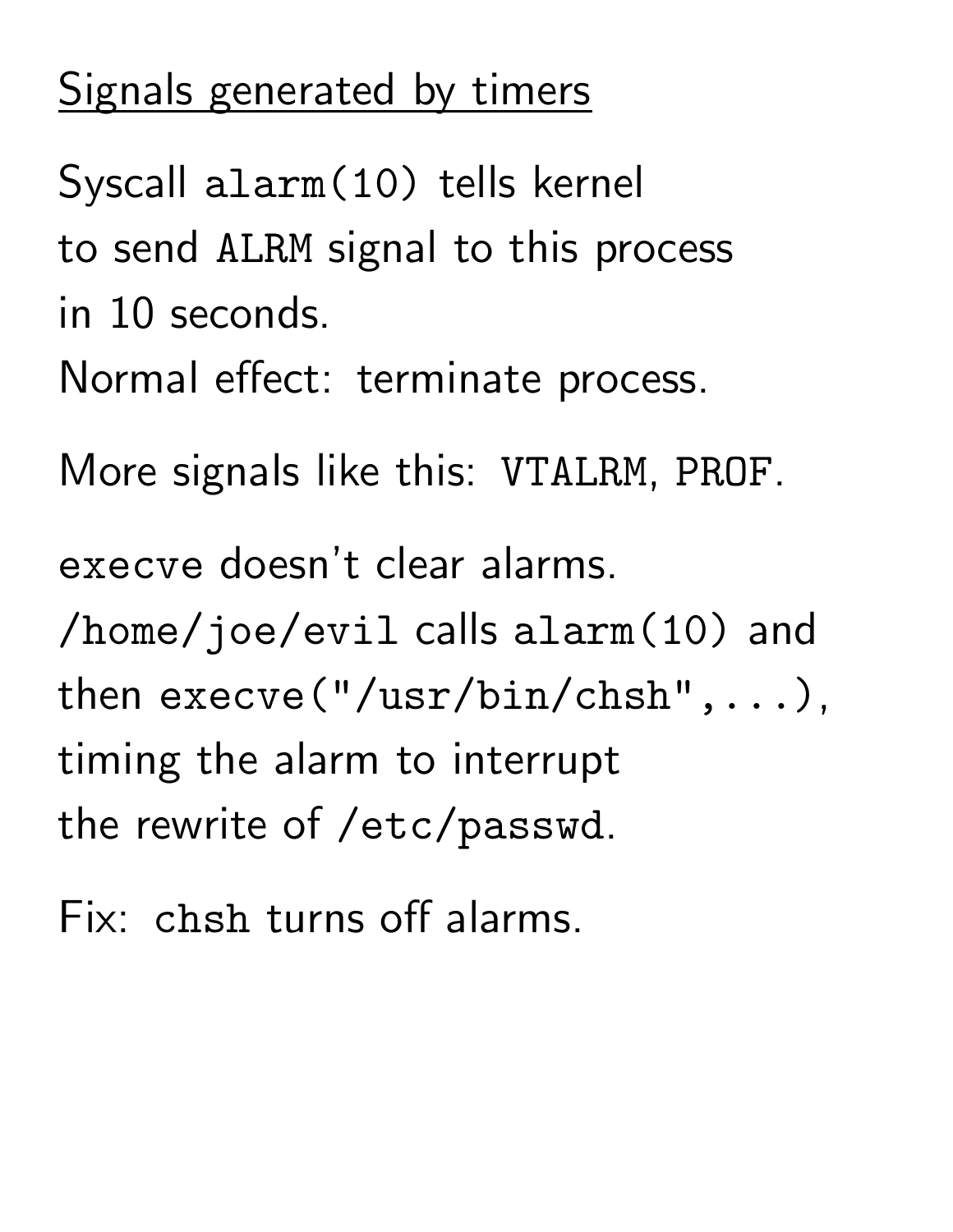## Signals generated by fds

When a process writes to a closed network connection, closed pipe, etc., it receives a PIPE signal. Normal effect: terminate process. Fix: chsh tells kernel to ignore PIPE for this process. Actually, can ignore all signals except STOP and KILL. Don't need to turn off alarms or dissociate from tty. But do need to set real uid, so Joe can't send KILL.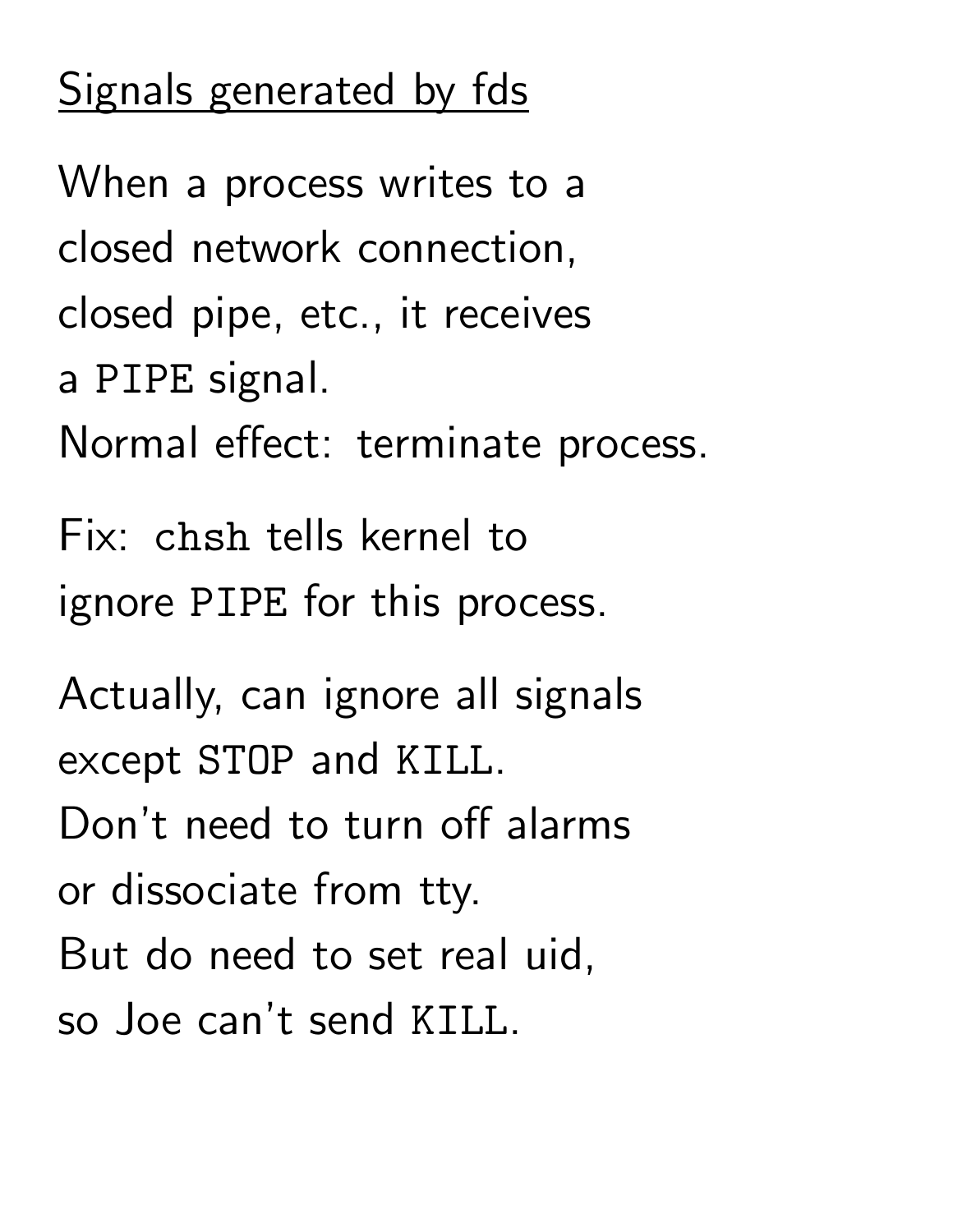#### Resource limits

Each process has several resource limits in system data.

Complete list of resource limits depends on the system. See /usr/include/sys/resource.h.

Some important limits: limit on CPU time; limit on memory allocation; limit on number of fds; limit on number of bytes in a file being written.